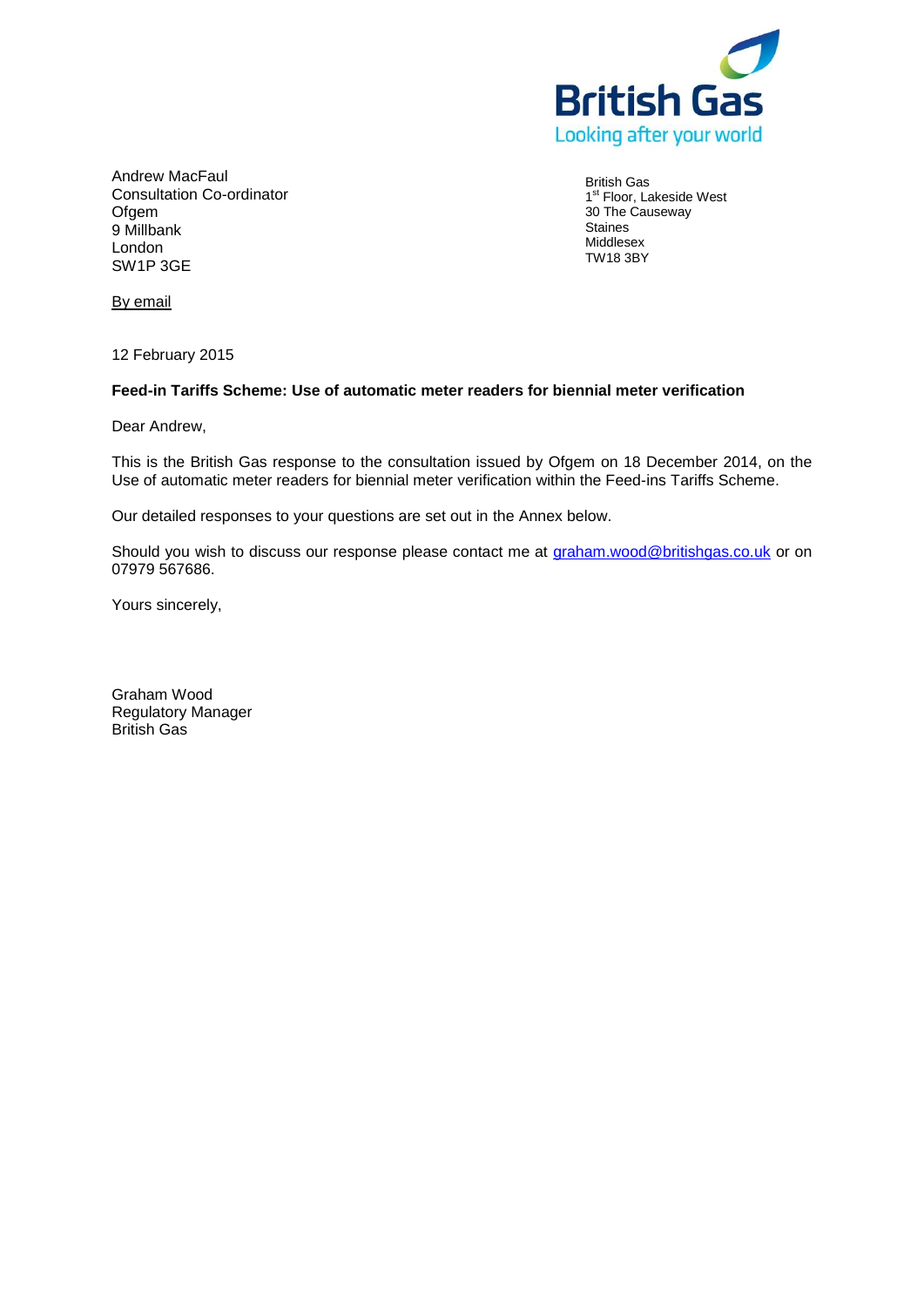#### **Annex**

#### **Question One: Do you agree with our proposal to allow the use of AMR data for biennial meter verification?**

In principle we agree that the use of AMR data obtained from an AMR enabled meter, could be used for the purposes of biennial verifications. Whilst we believe that this could result in cost reductions for the Licensee, we concur that there would also be an initial cost outlay to both Licensee's and Generators.

The current process of physically inspecting the meter can result in access issues as the majority of these meters are situated in tenanted properties and Multi Site Generators have to arrange a convenient time with the tenant to gain access. This can mean several attempts at arranging appointments between the licensee, the third party meter readers, the Multi site generator, and the tenant.

Some AMR meters are situated in the lofts of properties which can present difficulties in obtaining a read as meter reading third parties are unable to access some lofts due to health and safety reasons. The use of AMR meters in these circumstances would address this issue.

We believe that the accuracy of the data that comes from the AMR to be robust. We have recently carried out sample testing and all readings sampled have been within tolerance of previous readings. We have also obtained photographs of some of the meters sampled which verified the readings.

Whilst we agree in principle, we would like to carry out a full impact assessment on the recommended options as we believe there will be costs associated with required upgrades to our internal systems, additional resource requirements, and additional internal controls to be put in place.

We would also require clarification on how to verify the different types and specifications of meters classed as an AMR. As referenced within the consultation document, meters using impulse loggers, LED pickups and other such technologies would not be classed as an AMR.

### **Question two: Do you agree with the methods of verification and sample size we have proposed? If not, what would you propose and for what reason?**

We agree in principle with the three methods proposed to verify submitted AMR meter readings, and that Licensees be permitted to use, at their discretion, one or a combination or all methods to meet their verification requirements.

However, we would seek to impact assess all three of the proposed methods, to ascertain the implications of each and to establish the most efficient and effective method for both the Licensee and the Generator. Particularly we are interested in further understanding how we would obtain access to service providers systems, methods of sending the data, the format of data and any wider implications: and how the impacts are different per service provider, who may have varying systems.

With regards to the proposed Method two, auditing generator's systems and processes to ensure they remain compliant. This method would require the Licensee to contact all generators where an AMR is present. We would suggest that any additional requirements associated with the auditing of Generators could be included as an addition to the current annual declaration process, which would be a more economically efficient solution.

We agree with the proposed sample size of 5% on the basis that the risk of any fraudulent activity is minimal. We concur that a review of sample sizes should take place periodically, based upon findings and incidents found.